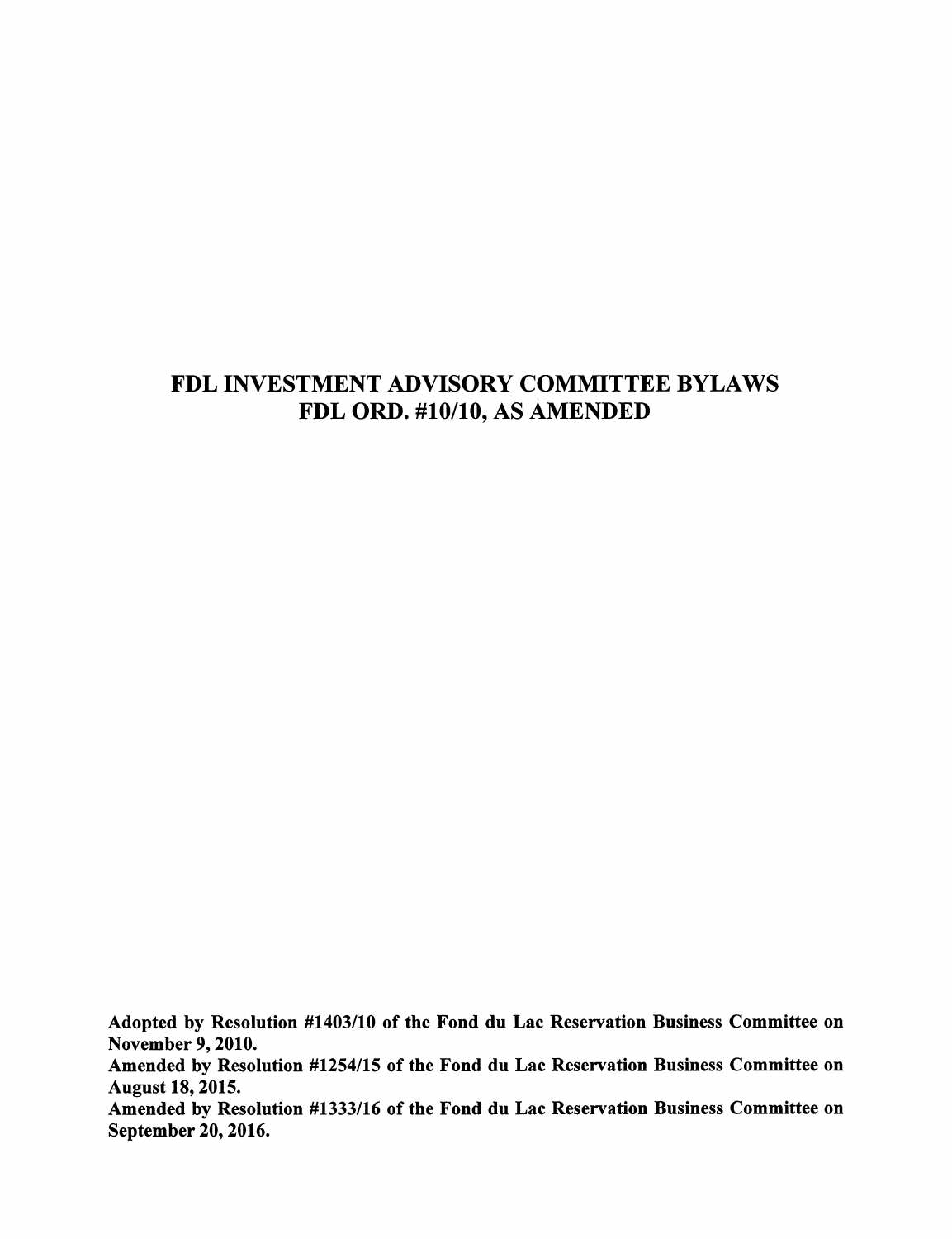# FDL INVESTMENT ADVISORY COMMITTEE BYLAWS FDL ORD. #10/10, AS AMENDED

## CHAPTER 1. NAME AND PRINCIPAL OFFICE

Sec. 101. Name. This Committee shall be known as the FDL Investment Advisory Committee ("Committee").

Sec. 102. Principal Office. The location of the principal office of the Committee shall be 1720 Big Lake Road, Cloquet, MN 55720.

# CHAPTER 2. APPOINTMENT OF COMMITTEE MEMBERS; NUMBER OF COMMITTEE MEMBERS; SERVICE

Sec. 201. Appointment of Committee Members. The Reservation Business Committee of the Fond du Lac Band ofLake Superior Chippewa (FDL) has the sole authority to appoint members of the Committee.

Sec. 202. Removal and Replacement of Committee Members. The Reservation Business Committee has the sole authority to remove or replace a member of the Committee. If there is a vacancy, the Reservation Business Committee will promptly appoint a replacement member.

Sec. 203. The Committee shall be composed of nine members who are individuals employed by FDL and holding the positions that are determined by the Reservation Business Committee to be represented on the Committee.

Sec. 204. The Secretary/Treasurer shall serve as a member of the Committee unless otherwise determined by the Reservation Business Committee.

Sec. 205. Committee members are expected to attend scheduled meetings. Failure to attend meetings is a reason for removal from the Committee by the Reservation Business Committee.

# CHAPTER 3. RESPONSIBILITIES OF THE COMMITTEE

Sec. 301. The Committee is responsible for monitoring, evaluating and reporting investment results to Reservation Business Committee and for advising the Reservation Business Committee on policies and strategies for FDL investment accounts as established in the Fond du Lac Investment Policy & Statement of Authority, Amended, FDL Ordinance #03/98 ("IPSA").

Sec. 302. Other responsibilities as directed by the Reservation Business Committee.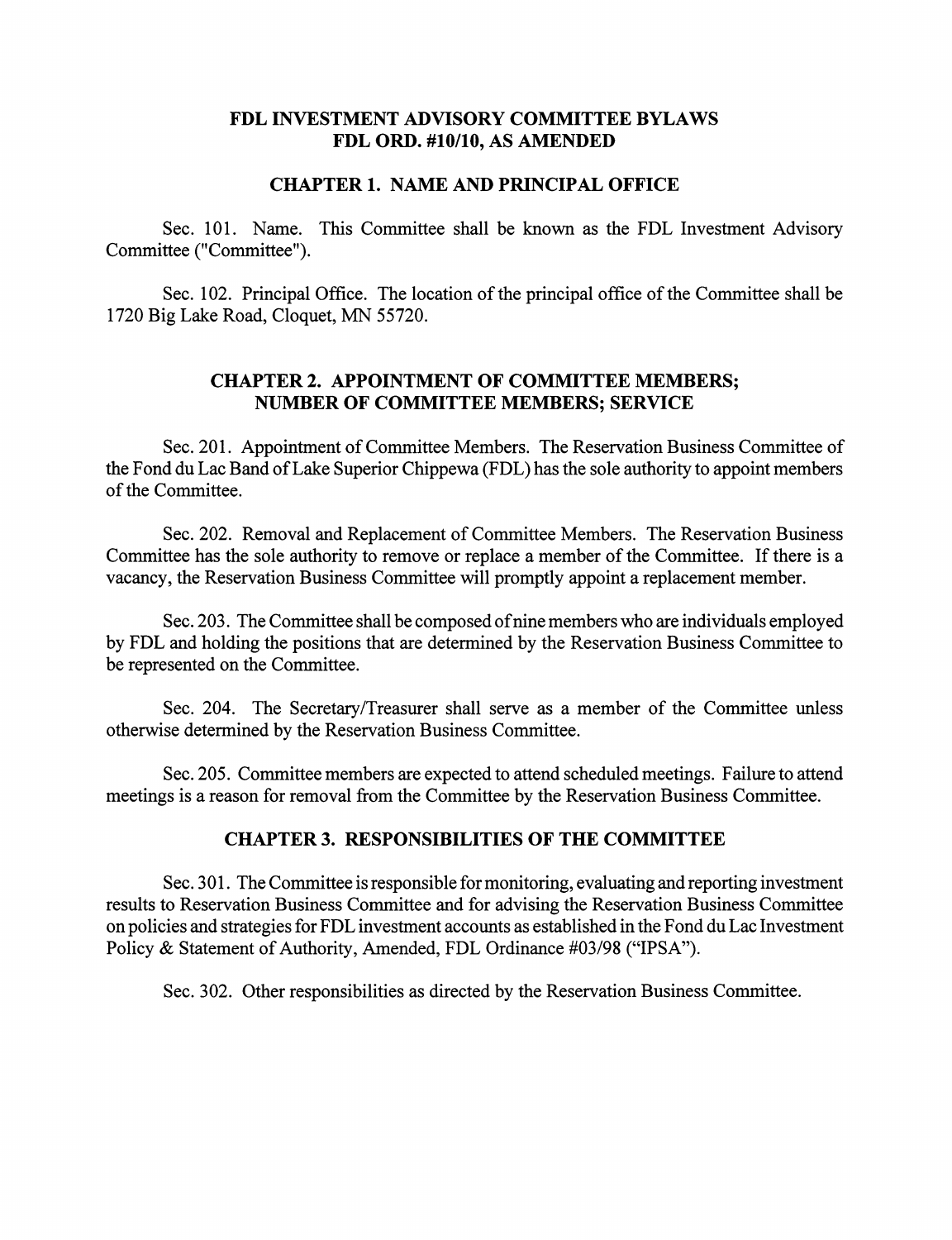# CHAPTER 4. OFFICERS

Sec. 401. Election of Officers. The Secretary/Treasurer shall serve as the Chairperson of the Committee unless otherwise designated by the Reservation Business Committee. A Vice-Chairperson and Secretary may be elected by the Committee members and, if so elected, serve a two-year term.

Sec. 402. Duties of Officers.

- (a) Chairperson. The Chairperson shall be a member of the Committee; shall preside over all meetings and proceedings of the Committee; and shall have Ex-Officio membership on all sub-committees of the Committee.
- (b) Vice-Chairperson. The Vice-Chairperson shall be a member of the Committee; shall perform duties as the Chairperson and Committee may direct; and shall serve in the Chairperson's stead in the Chairperson's absence or if the Chairperson is unable to perform, at which time the Vice-Chairperson shall have all the powers of the Chairperson.
- (c) Secretary. The Secretary shall be a member of the Committee or the advisors to the Committee and shall keep minutes of Committee meetings and perform all duties assigned by the Committee.
- (d) Any documents, orders or other documents of the Committee shall be signed by the Chairperson or the Vice-Chairperson in the absence of the Chairperson.
- (e) The duties of the Chairperson may be delegated by the Chairperson to the person holding the position of Vice-Chairperson subject to approval of the Reservation Business Committee.

#### CHAPTERS. MEETINGS

Sec. 501. Regular Meetings. Regular meetings of the Committee shall be held at least quarterly at a time, date and place designated in notice to the Committee meetings.

Sec. 502. Special Meetings. Special meetings of the Committee may be called by the Chairperson.

Sec. 503. Quorum. A majority of the Committee must be present at a meeting to establish a quorum.

Sec. 504. Voting. At all Committee meetings, each Committee member shall have one vote. No proxy votes shall be permitted. The vote of a majority of the Committee members present at a meeting at which a quorum is present shall be the act of the Committee.

Sec. 505. Minutes. The Committee shall keep a correct and complete record of all Committee proceedings.